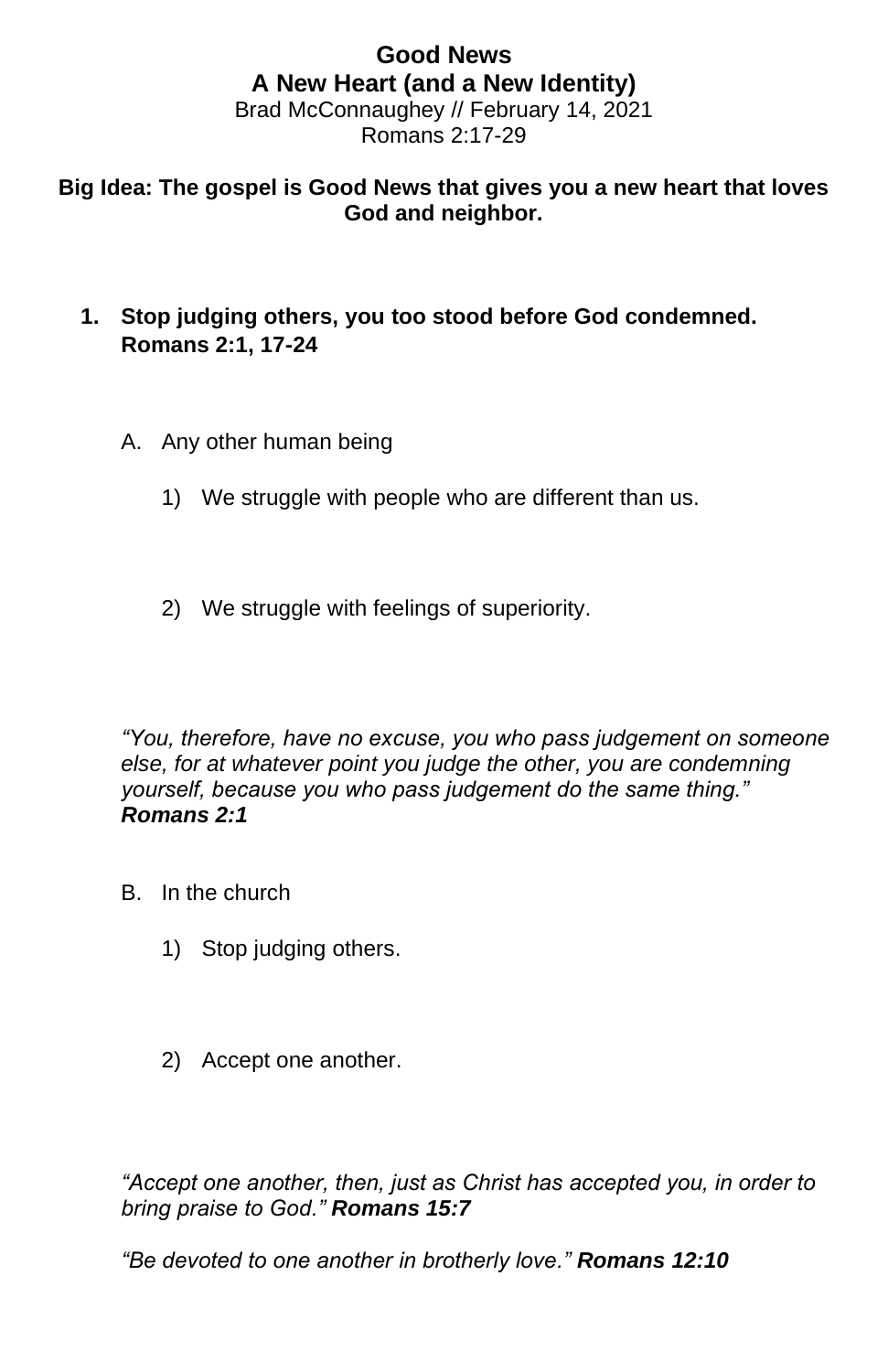# **2. Examine your heart.**

- A. Where is your confidence?
- B. Who are you trying to please?

*"Such a man's praise is not from men, but from God." Romans 2:29*

*"The Lord says, these people come near me with their mouth and honor me with their lips, but their hearts are far from me. Their worship of me is made up of only rules taught by men." Isaiah 29:13*

# **3. Put your faith in Jesus and receive a new heart.**

*"Therefore no one will be declared righteous in his sight by observing the law; rather, through the law we become conscious of sin…For all have sinned and fall short of the glory of God, and are justified freely by his grace through the redemption that came by Christ Jesus. God presented him as a sacrifice of atonement, through faith in his blood." Romans 3:20, 23-25a*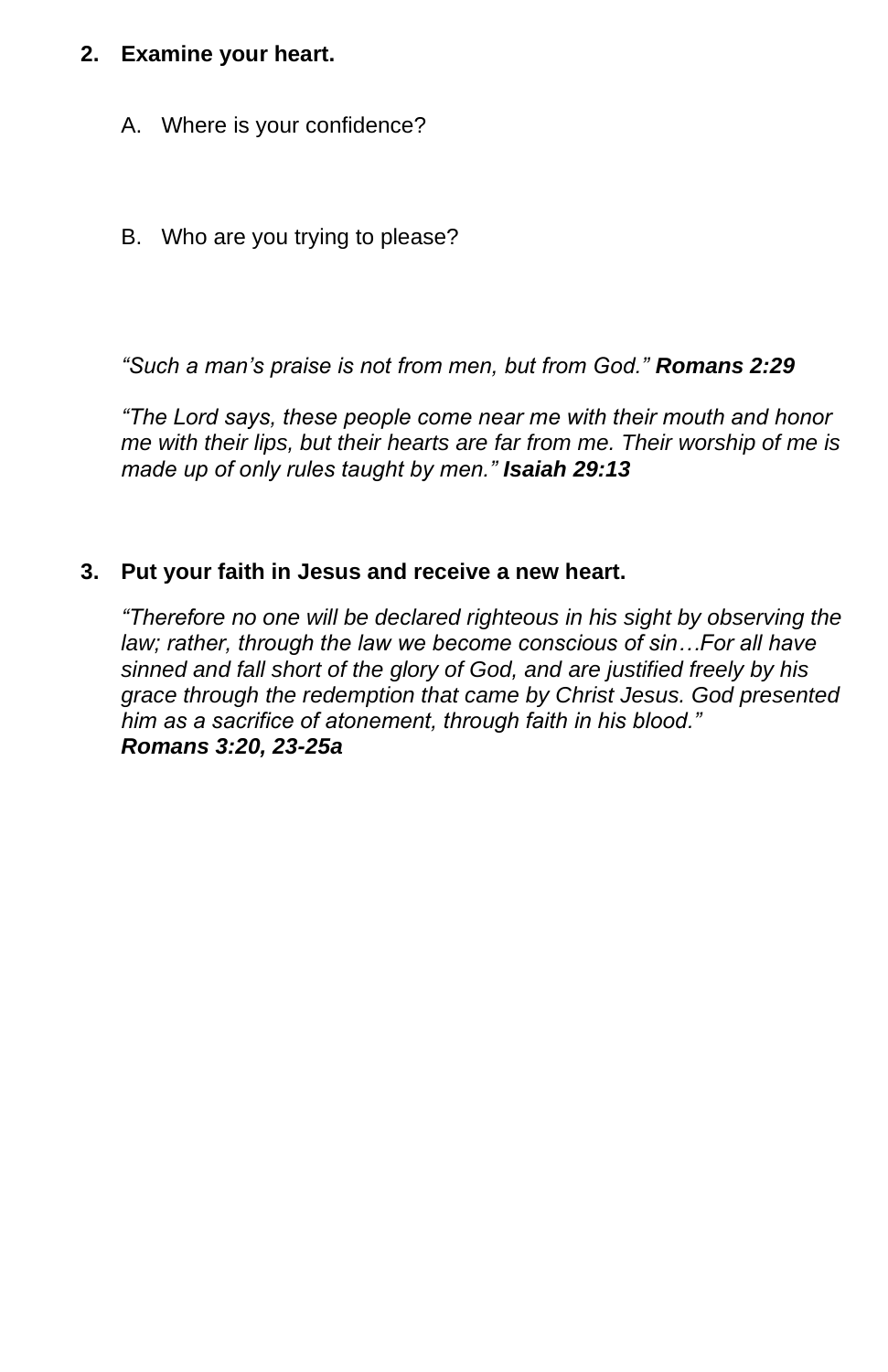#### **Sermon questions**

We're in a series in the book of Romans called Good News where we are studying the many ways that the gospel is good news for everyone. This week, our passage is **Romans 2:17-29**, and we learn that the gospel is good news because it gives us a heart that loves God and loves people.

Use these questions to discuss the message from Sunday, focusing on how you can **grow** as an everyday follower of Jesus and how you can **go** accomplish what Jesus calls you to do.

1. Have someone read **Romans 2:29**. What does the phrase "circumcision of the heart" mean? To help understand it, read **Deuteronomy 10:16 and 30:6**, and **Jeremiah 4:4**.

2. Are you someone who struggles with seeking the approval of other people instead of God? How can you **grow** as a follower of Jesus in this area?